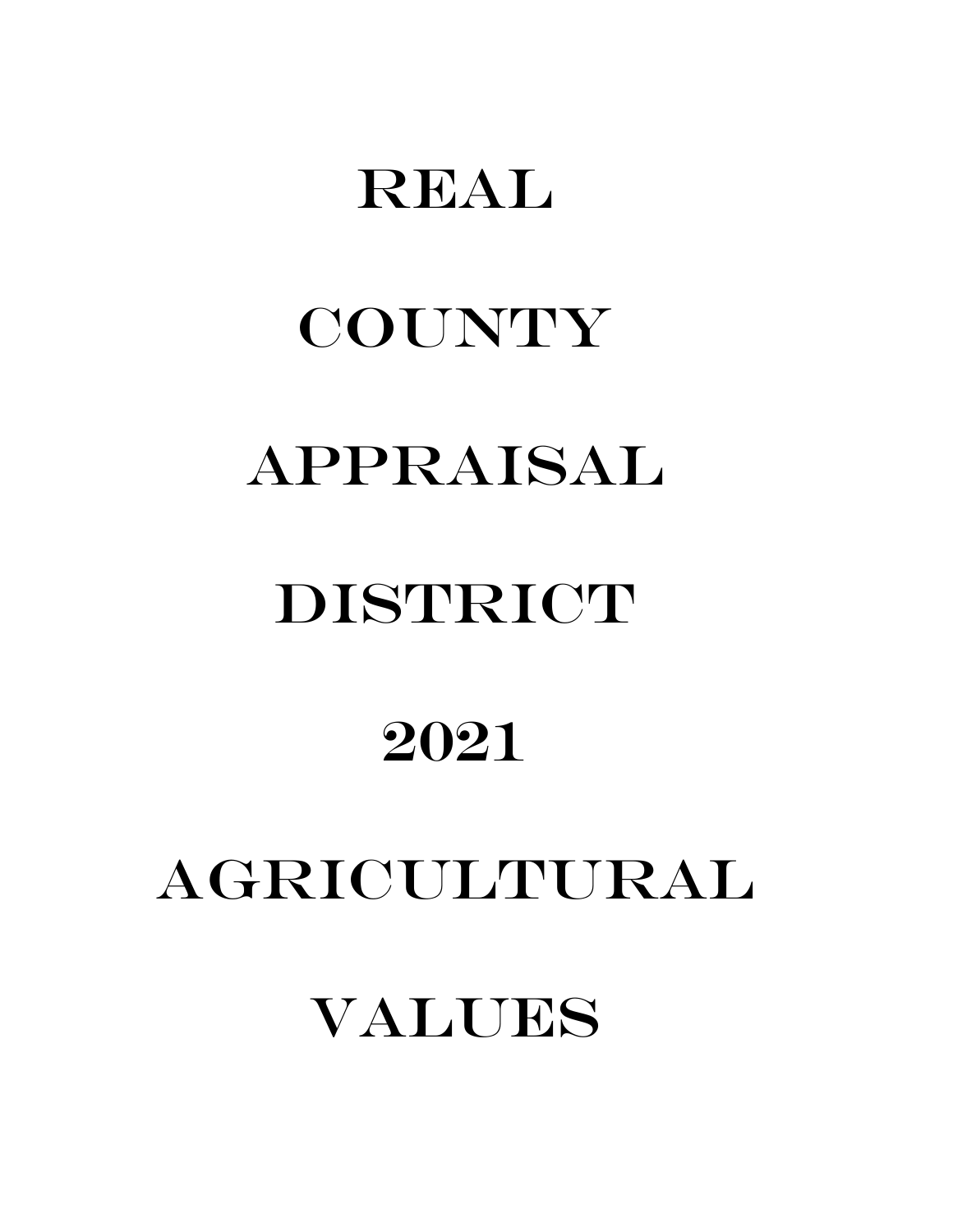| To:   | <b>REAL County Appraisal District</b><br><b>Chief Appraiser</b>                    |
|-------|------------------------------------------------------------------------------------|
| From: | Eagle Property Tax Appraisal & Consulting, Inc.<br>Gary L. Zeitler - RPA, RTA, CCA |
| Re:   | 2021 Ag Calculations                                                               |
| Date: | April 29, 2021                                                                     |

This spreadsheet includes details about local agricultural economic conditions and the methodology prescibed in the Texas Property Tax Code or the Texas Comptroller's Property Tax Assistance Division's Ag Appraisal Manual. Ag value calculations are based on a five year average excluding the immediate past year, therefore the 2021 calculation is based on years 2015 through 2019. All calculations are based on a "CASH LEASE BASIS" or a "SHARE LEASE BASIS". The information in both of these standards is based on normal and typical operating procedures and what the expense, income and net is to the land. The "CASH LEASE BASIS" uses the indicated dollar per acre amount for a specific use then totals all income then subtracts all expenses to arrive at the net income divided by the State set cap rate to calculate the ag value. The "SHARE LEASE BASIS" is calculated using actual production, income, and expense data from local producers based on a land owner leasing his land for crop production for a percentage return from the crop. The information necessary to calculate these values can come the CAD Ag Advisory Committee, the local County Agent, the local FSA office, the local USDA office, the USDA National Agricultural Statistics Services, area service contractors and CAD Operator Surveys. The central element of Ag Values is that they represent what the land would sell for if sold "ONLY" for its capacity to produce an income.

Sincerely, Gary L. Zeitler - RPA, RTA, CCA Eagle Property Tax Appraisal & Consulting, Inc.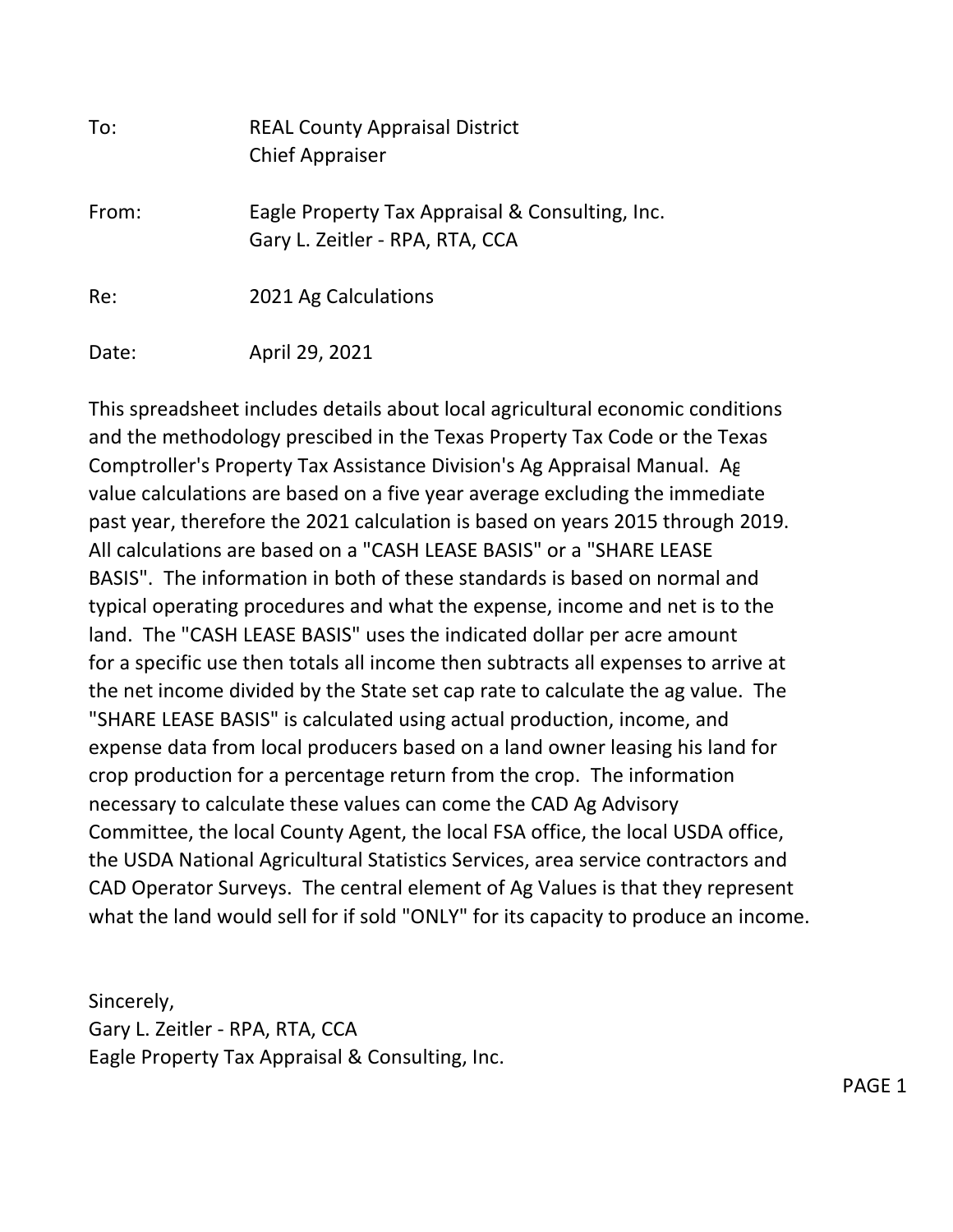# REAL COUNTY APPRAISAL DISTRICT 2021 LAND PRODUCTIVITY VALUATIONS

| <b>LAND CLASS</b>          | <b>ACRES</b> | <b>2021 AG VALUE</b> |
|----------------------------|--------------|----------------------|
| <b>NATIVE PASTURE</b>      | 254,582.143  | \$73                 |
| <b>IMPROVED PASTURE</b>    | 19,788.526   | \$85                 |
| <b>DRY LAND CROP</b>       | 4,572.081    | \$143                |
| <b>IRRIGATED CROP LAND</b> | 1,809.727    | \$237                |
| WILDLIFE MANAGEMENT        | 280,752.477  | \$73                 |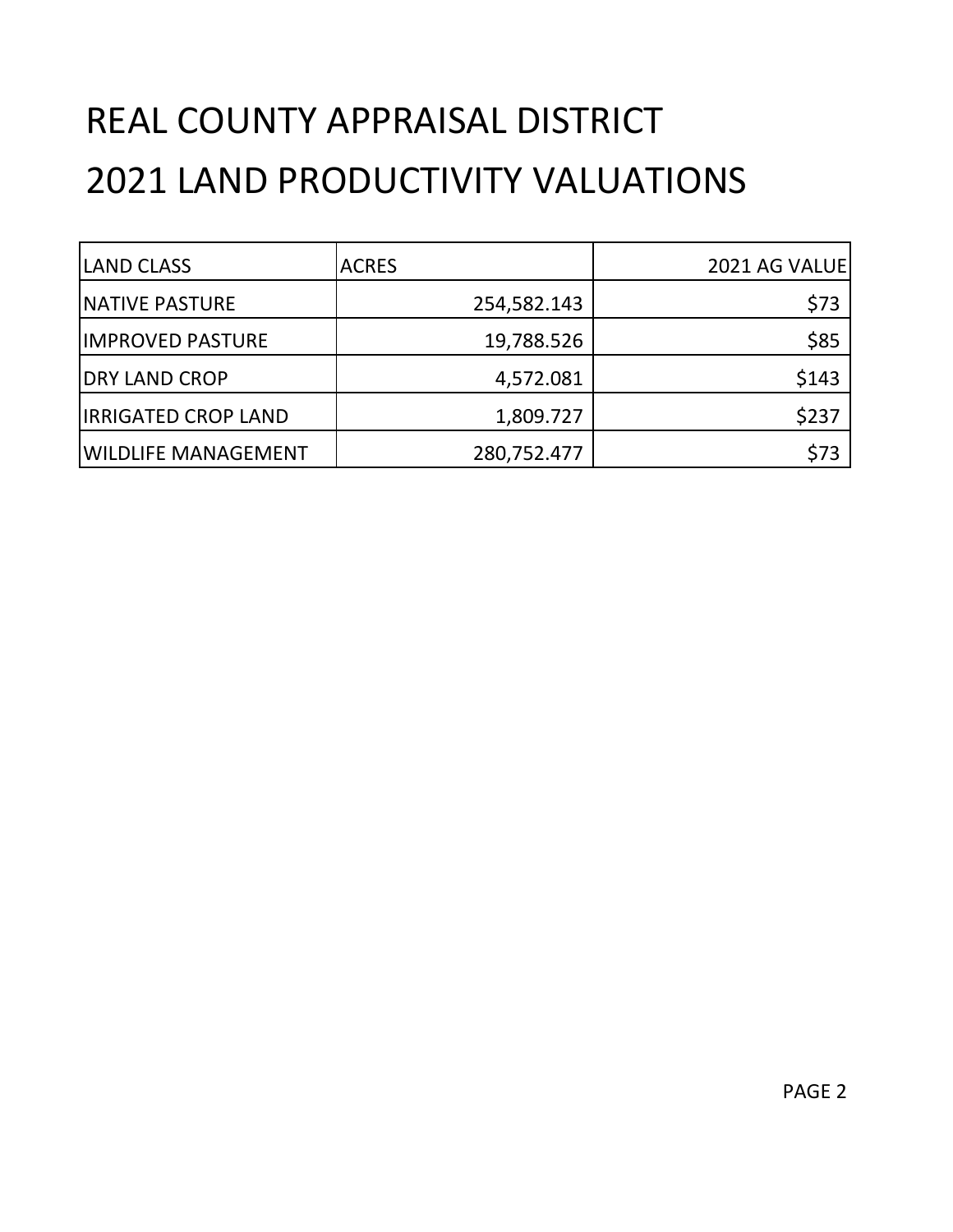## REAL COUNTY APPRAISAL DISTRICT 2021 NET TO LAND SUMMARY

| <b>LAND</b>                | <b>2015</b> | 2016    | 2017    | 2018    |         | 2019 AVG NET |
|----------------------------|-------------|---------|---------|---------|---------|--------------|
| <b>INATIVE PASTURE</b>     | \$5.11      | \$5.15  | \$8.53  | \$8.88  | \$8.92  | \$7.32       |
| <b>IIMPROVED PASTURE</b>   | \$9.26      | \$8.26  | \$8.30  | \$8.32  | \$8.38  | \$8.50       |
| <b>IDRY CROP LAND</b>      | \$13.40     | \$13.94 | \$14.42 | \$14.86 | \$14.98 | \$14.32      |
| <b>IRRIGATED CROP LAND</b> | \$22.42     | \$23.75 | \$24.07 | \$23.77 | \$24.37 | \$23.68      |

| <b>LAND</b>      | <b>AVG NTL</b> | <b>AG VALUE AG SCHED</b> |       |
|------------------|----------------|--------------------------|-------|
| <b>INATIVE</b>   | \$7.32         | \$73.16                  | \$73  |
| <b>IMPROVED</b>  | \$8.50         | \$85.04                  | \$85  |
| <b>DRY CROP</b>  | \$14.32        | \$143.18                 | \$143 |
| <b>IRRIGATED</b> | \$23.68        | \$236.76                 | \$237 |

#### *The Texas Property Tax Code sets out in Chapter 23.53 the cap rate, to be used in calculating the annual productivity values, which was set in a timely manner for the 2021 year at ten percent (10.0%).*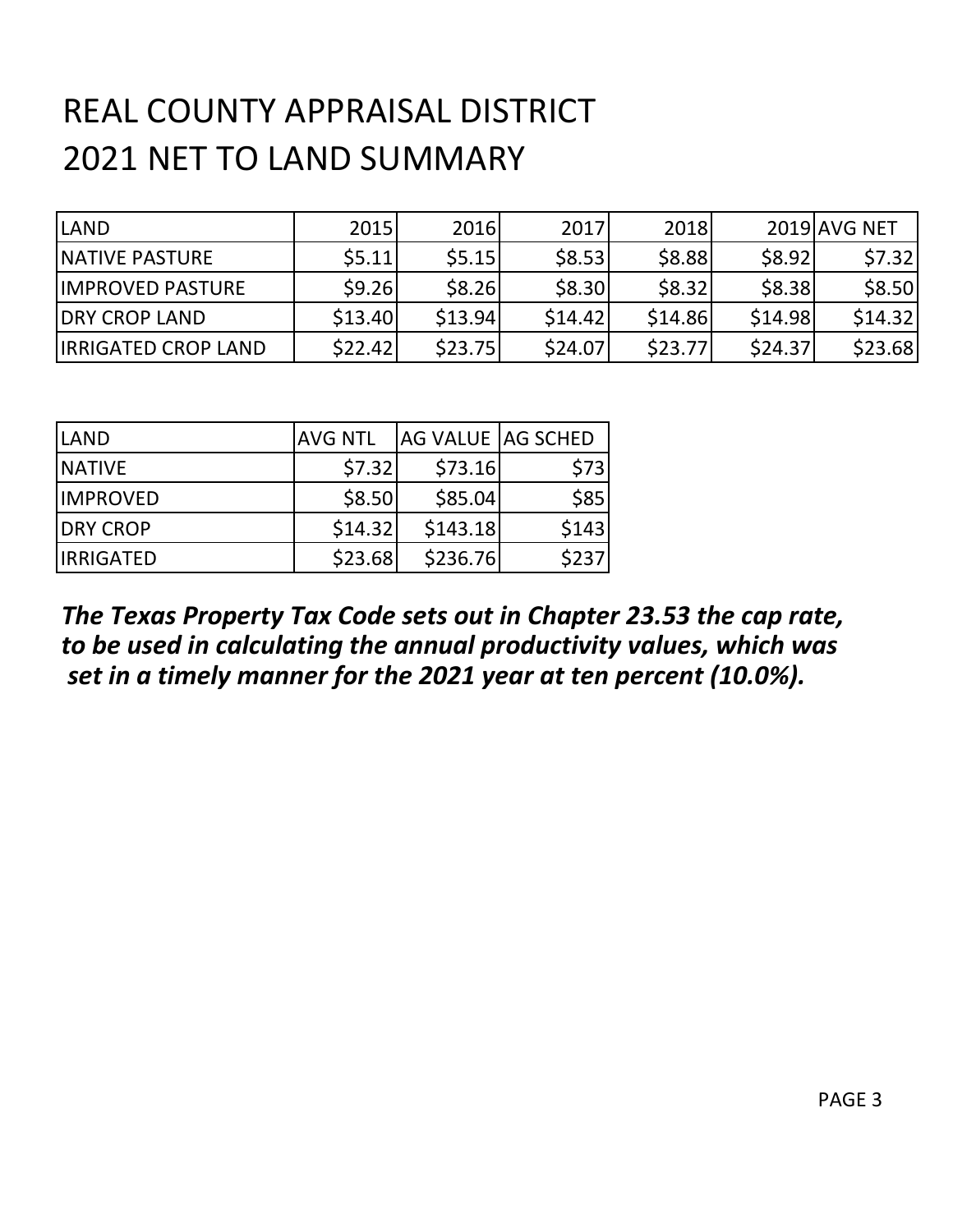## 2021 REAL COUNTY APPRAISAL DISTRICT NATIVE PASTURE - Cash Lease Analysis

#### NATIVE PASTURE INCOME

| <b>YEAR</b>           | 2015    | 2016    | 2017    | 2018    |         | 2019 AVERAGE |
|-----------------------|---------|---------|---------|---------|---------|--------------|
| <b>LEASE RATE</b>     | \$5.00  | \$5.00  | \$6.00  | \$6.00  | \$6.00  | \$5.60       |
| <b>HUNTING INCOME</b> | \$5.00  | \$5.00  | \$7.50  | \$8.00  | \$8.00  | \$6.70       |
| <b>IOTHER</b>         | \$0.00  | \$0.00  | \$0.00  | \$0.00  | \$0.00  | \$0.00       |
| <b>TOTAL INCOME</b>   | \$10.00 | \$10.00 | \$13.50 | \$14.00 | \$14.00 | \$12.30      |

#### NATIVE PASTURE EXPENSES

| <b>YEAR</b>          | 2015   | 2016   | 2017   | 2018   |        | 2019 AVERAGE |
|----------------------|--------|--------|--------|--------|--------|--------------|
| <b>BRUSH</b>         | \$0.70 | \$0.70 | \$0.70 | \$0.70 | \$0.70 | \$0.70       |
| <b>FENCING</b>       | \$1.37 | \$1.46 | \$1.41 | \$1.41 | \$1.43 | \$1.42       |
| <b>MANAGEMENT</b>    | \$0.70 | \$0.70 | \$0.95 | \$0.98 | \$0.98 | \$0.86       |
| <b>TAXES</b>         | \$1.27 | \$1.14 | \$1.07 | \$1.18 | \$1.12 | \$1.16       |
| <b>WATER</b>         | \$0.50 | \$0.50 | \$0.50 | \$0.50 | \$0.50 | \$0.50       |
| <b>LIABILITY INS</b> | \$0.15 | \$0.15 | \$0.15 | \$0.15 | \$0.15 | \$0.15       |
| <b>LEASE LICENSE</b> | \$0.20 | \$0.20 | \$0.20 | \$0.20 | \$0.20 | \$0.20       |
| <b>TOTAL EXPENSE</b> | \$4.89 | \$4.85 | \$4.97 | \$5.12 | \$5.08 | \$4.98       |

#### NATIVE PASTURE NET INCOME

| <b>YEAR</b>           | 2015    | 2016    | 2017    | 2018    |         | 2019 AVERAGE |
|-----------------------|---------|---------|---------|---------|---------|--------------|
| ITOTAL INCOME         | \$10.00 | \$10.00 | \$13.50 | \$14.00 | \$14.00 | \$12.30      |
| <b>TOTAL EXPENSES</b> | \$4.89  | \$4.85  | \$4.97  | \$5.12  | \$5.08  | \$4.98       |
| <b>INET INCOME</b>    | \$5.11  | \$5.15  | \$8.53  | \$8.88  | \$8.92  | \$7.32       |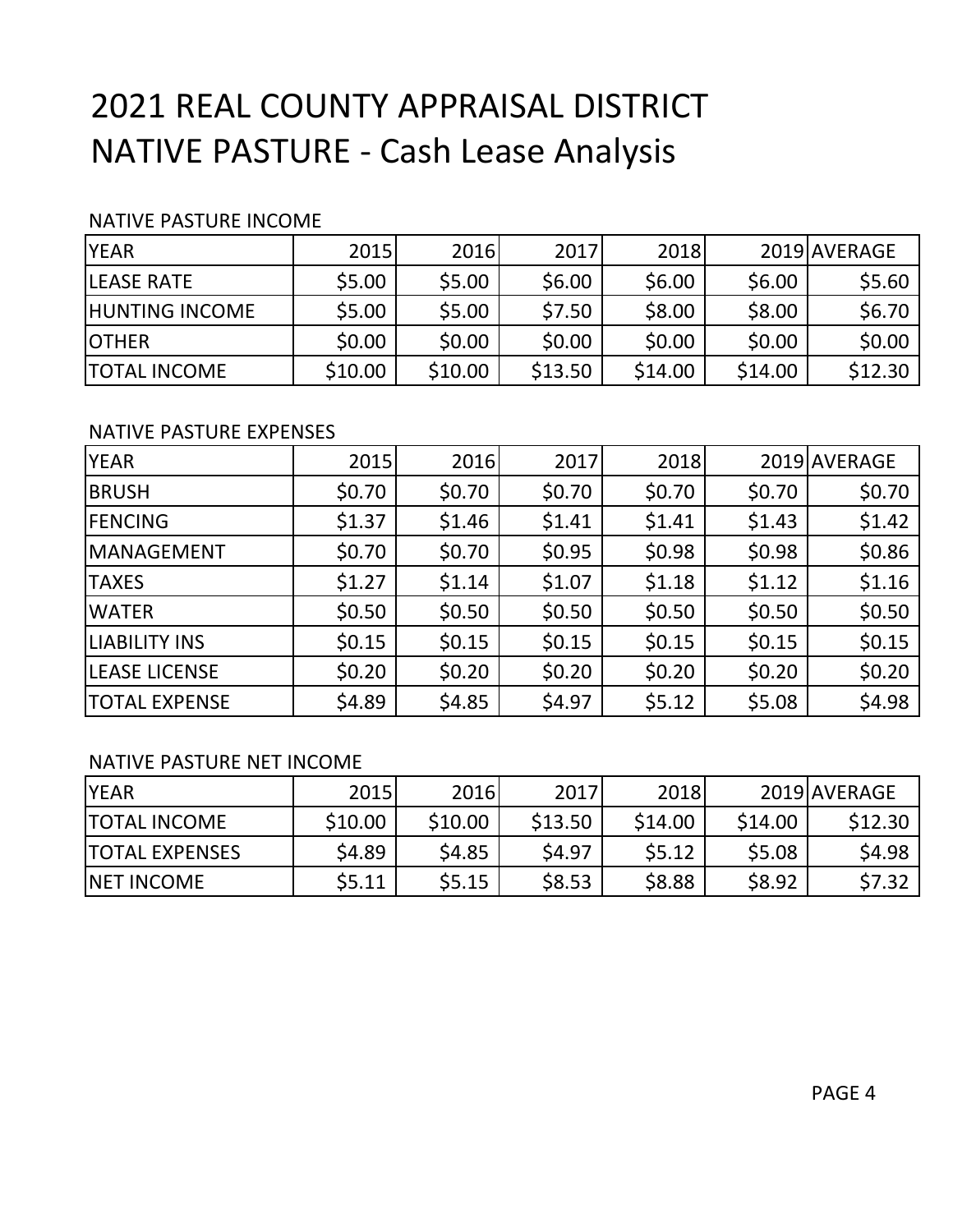### 2021 REAL COUNTY APPRAISAL DISTRICT IMPROVED PASTURE - Cash Lease Analysis

#### IMPROVED PASTURE INCOME

| <b>YEAR</b>         | 2015    | 2016    | 2017    | 2018    |         | 2019 AVERAGE |
|---------------------|---------|---------|---------|---------|---------|--------------|
| <b>ILEASE RATE</b>  | \$13.50 | \$12.50 | \$12.50 | \$12.50 | \$12.50 | \$12.70      |
| <b>HUNTING</b>      | \$0.00  | \$0.00  | \$0.00  | \$0.00  | \$0.00  | \$0.00       |
| <b>IOTHER</b>       | \$0.00  | \$0.00  | \$0.00  | \$0.00  | \$0.00  | \$0.00       |
| <b>TOTAL INCOME</b> | \$13.50 | \$12.50 | \$12.50 | \$12.50 | \$12.50 | \$12.70      |

#### IMPROVED PASTURE EXPENSES

| <b>YEAR</b>          | 2015   | 2016   | 2017   | 2018   |        | 2019 AVERAGE |
|----------------------|--------|--------|--------|--------|--------|--------------|
| <b>IFENCING</b>      | \$1.37 | \$1.46 | \$1.41 | \$1.41 | \$1.43 | \$1.42       |
| <b>IMANAGEMENT</b>   | \$0.95 | \$0.88 | \$0.88 | \$0.88 | \$0.88 | \$0.89       |
| <b>TAXES</b>         | \$1.42 | \$1.41 | \$1.42 | \$1.39 | \$1.31 | \$1.39       |
| <b>WATER</b>         | \$0.50 | \$0.50 | \$0.50 | \$0.50 | \$0.50 | \$0.50       |
| <b>TOTAL EXPENSE</b> | \$4.24 | \$4.24 | \$4.20 | \$4.18 | \$4.12 | \$4.20       |

#### IMPROVED PASTURE NET INCOME

| <b>IYEAR</b>           | 2015    | 2016    | 2017    | 2018    |         | 2019 AVERAGE |
|------------------------|---------|---------|---------|---------|---------|--------------|
| <b>TOTAL INCOME</b>    | \$13.50 | \$12.50 | \$12.50 | \$12.50 | \$12.50 | \$12.70      |
| <b>ITOTAL EXPENSES</b> | \$4.24  | \$4.24  | \$4.20  | \$4.18  | 54.12   | \$4.20       |
| <b>INET INCOME</b>     | \$9.26  | \$8.26  | \$8.30  | \$8.32  | \$8.38  | \$8.50       |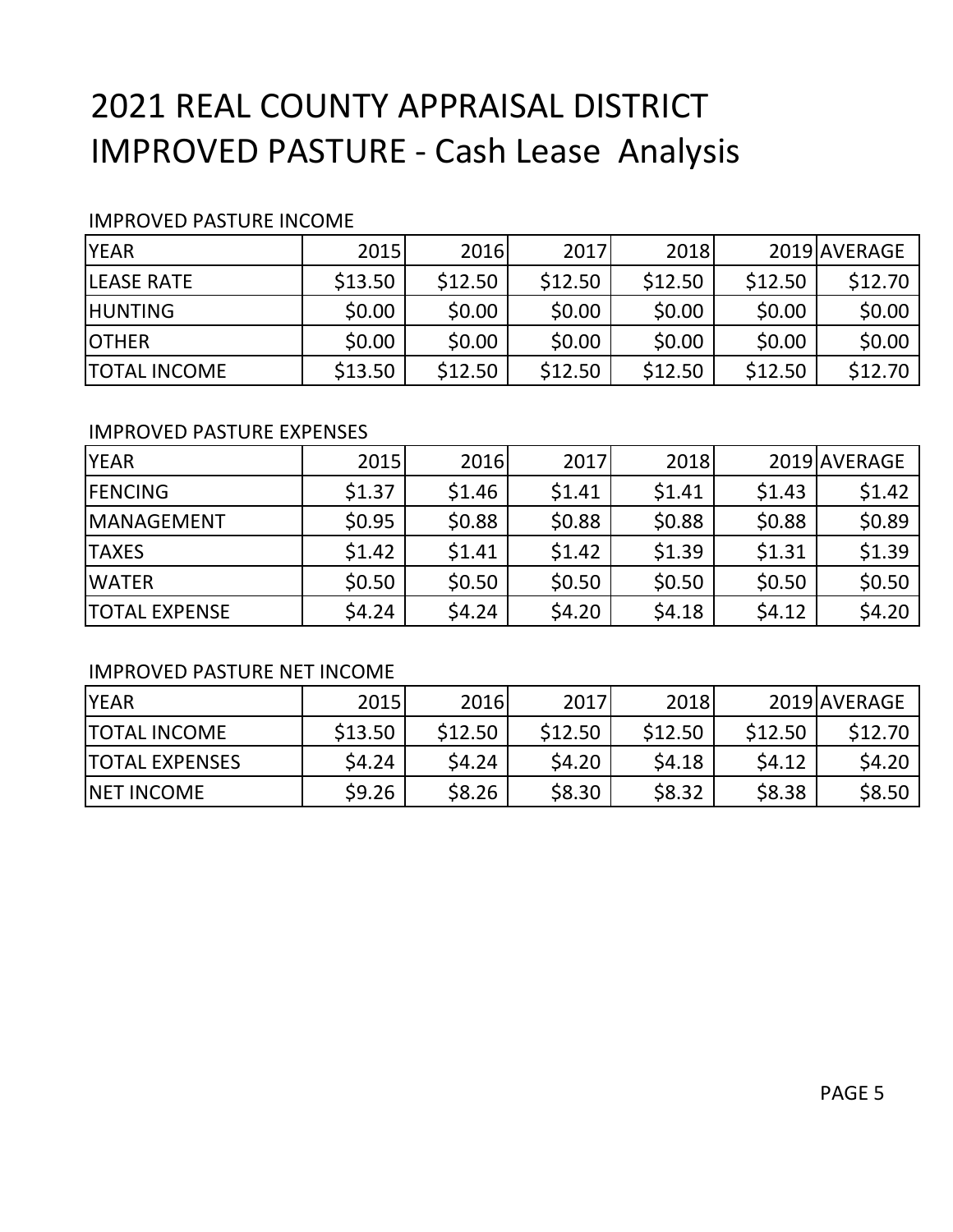## 2021 REAL COUNTY APPRAISAL DISTRICT DRYLAND CROP - Cash Lease Analysis

#### DRY CROP LAND INCOME

| <b>YEAR</b>         | 2015    | 2016    | 2017    | 2018    |         | 2019 AVERAGE |
|---------------------|---------|---------|---------|---------|---------|--------------|
| <b>LEASE RATE</b>   | \$18.50 | \$19.00 | \$19.50 | \$20.00 | \$20.00 | \$19.40      |
| <b>HUNTING</b>      | \$0.00  | \$0.00  | \$0.00  | \$0.00  | \$0.00  | \$0.00       |
| <b>OTHER</b>        | \$0.00  | \$0.00  | \$0.00  | \$0.00  | \$0.00  | \$0.00       |
| <b>TOTAL INCOME</b> | \$18.50 | \$19.00 | \$19.50 | \$20.00 | \$20.00 | \$19.40      |

#### DRY CROP LAND EXPENSES

| <b>YEAR</b>          | 2015   | 2016   | 2017   | 2018   |        | 2019 AVERAGE |
|----------------------|--------|--------|--------|--------|--------|--------------|
| <b>FENCING</b>       | \$1.37 | \$1.46 | \$1.41 | \$1.41 | \$1.43 | \$1.42       |
| MANAGEMENT           | \$1.30 | \$1.33 | \$1.37 | \$1.40 | \$1.40 | \$1.36       |
| <b>TAXES</b>         | \$2.43 | \$2.27 | \$2.31 | \$2.33 | \$2.19 | \$2.31       |
| <b>WATER</b>         | \$0.00 | \$0.00 | \$0.00 | \$0.00 | \$0.00 | \$0.00       |
| <b>TOTAL EXPENSE</b> | \$5.10 | \$5.06 | \$5.08 | \$5.14 | \$5.02 | \$5.08       |

#### DRY CROP LAND NET INCOME

| <b>IYEAR</b>          | 2015    | 2016    | 2017    | 2018    |         | 2019 AVERAGE |
|-----------------------|---------|---------|---------|---------|---------|--------------|
| <b>TOTAL INCOME</b>   | \$18.50 | \$19.00 | \$19.50 | \$20.00 | \$20.00 | \$19.40      |
| <b>TOTAL EXPENSES</b> | \$5.10  | \$5.06  | \$5.08  | \$5.14  | \$5.02  | \$5.08       |
| <b>NET INCOME</b>     | \$13.40 | \$13.94 | \$14.42 | \$14.86 | \$14.98 | \$14.32      |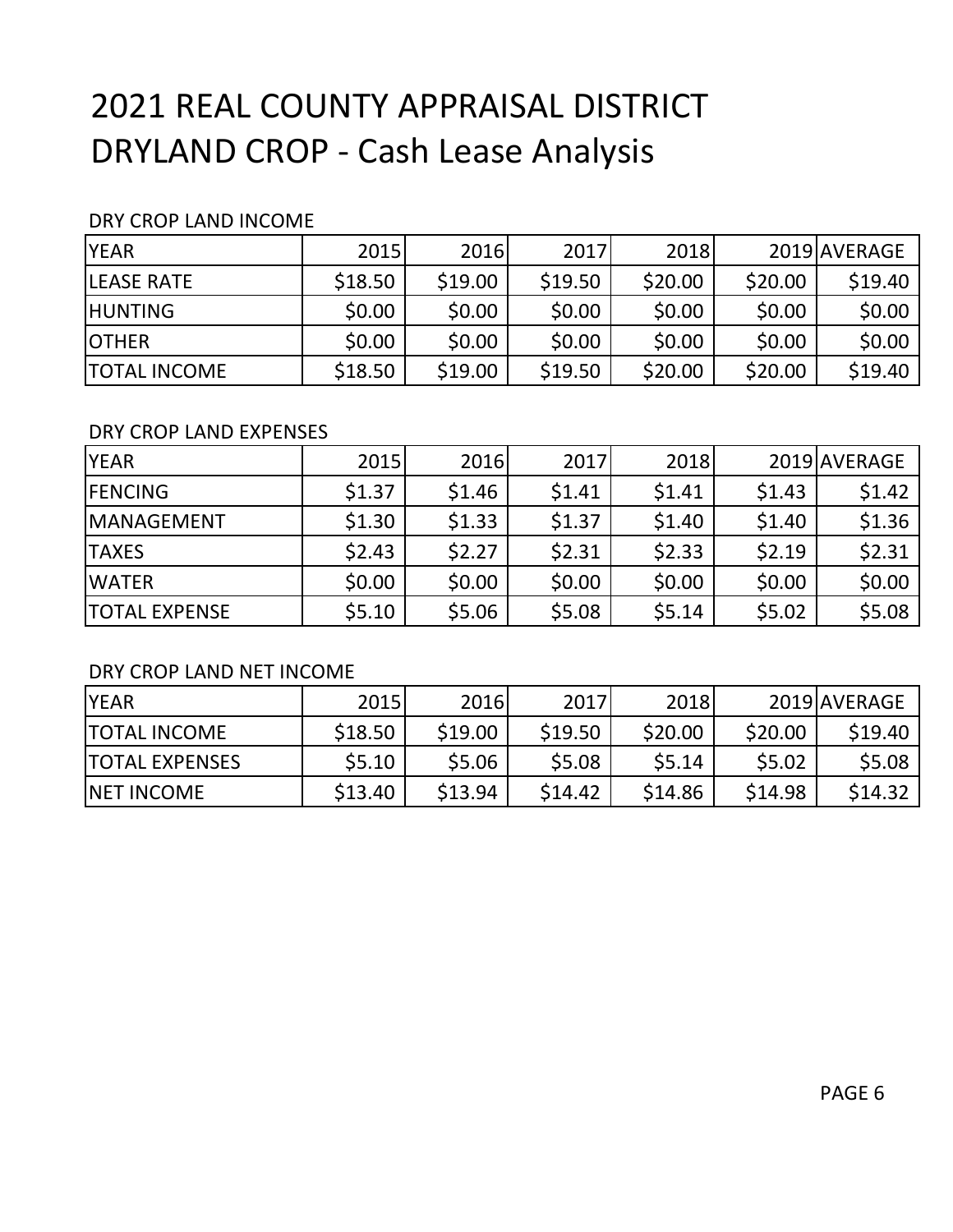## 2021 REAL COUNTY APPRAISAL DISTRICT IRRIGATED CROP - Cash Lease Analysis

#### IRRIGATED CROP LAND INCOME

| <b>YEAR</b>         | 2015    | 2016    | 2017    | 2018    |         | 2019 AVERAGE |
|---------------------|---------|---------|---------|---------|---------|--------------|
| <b>ILEASE RATE</b>  | \$35.00 | \$35.00 | \$35.00 | \$35.00 | \$35.50 | \$35.10      |
| <b>HUNTING</b>      | \$0.00  | \$0.00  | \$0.00  | \$0.00  | \$0.00  | \$0.00       |
| <b>OTHER</b>        | \$0.00  | \$0.00  | \$0.00  | \$0.00  | \$0.00  | \$0.00       |
| <b>TOTAL INCOME</b> | \$35.00 | \$35.00 | \$35.00 | \$35.00 | \$35.50 | \$35.10      |

#### IRRIGATED CROP LAND EXPENSES

| <b>YEAR</b>          | 2015    | 2016    | 2017    | 2018    |         | 2019 AVERAGE |
|----------------------|---------|---------|---------|---------|---------|--------------|
| <b>FENCING</b>       | \$1.37  | \$1.46  | \$1.41  | \$1.41  | \$1.43  | \$1.42       |
| <b>IMANAGEMENT</b>   | \$2.45  | \$2.45  | \$2.45  | \$2.45  | \$2.49  | \$2.46       |
| <b>TAXES</b>         | \$4.26  | \$2.85  | \$2.57  | \$2.87  | \$2.71  | \$3.05       |
| <b>IWATER</b>        | \$4.50  | \$4.50  | \$4.50  | \$4.50  | \$4.50  | \$4.50       |
| <b>TOTAL EXPENSE</b> | \$12.58 | \$11.25 | \$10.93 | \$11.23 | \$11.13 | \$11.42      |

#### IRRIGATED CROP LAND NET INCOME

| <b>YEAR</b>            | 2015    | 2016    | 2017    | 2018    |         | 2019 AVERAGE |
|------------------------|---------|---------|---------|---------|---------|--------------|
| <b>ITOTAL INCOME</b>   | \$35.00 | \$35.00 | \$35.00 | \$35.00 | \$35.50 | \$35.10      |
| <b>ITOTAL EXPENSES</b> | \$12.58 | \$11.25 | \$10.93 | \$11.23 | \$11.13 | \$11.42      |
| <b>INET INCOME</b>     | \$22.42 | \$23.75 | \$24.07 | \$23.77 | \$24.37 | \$23.68      |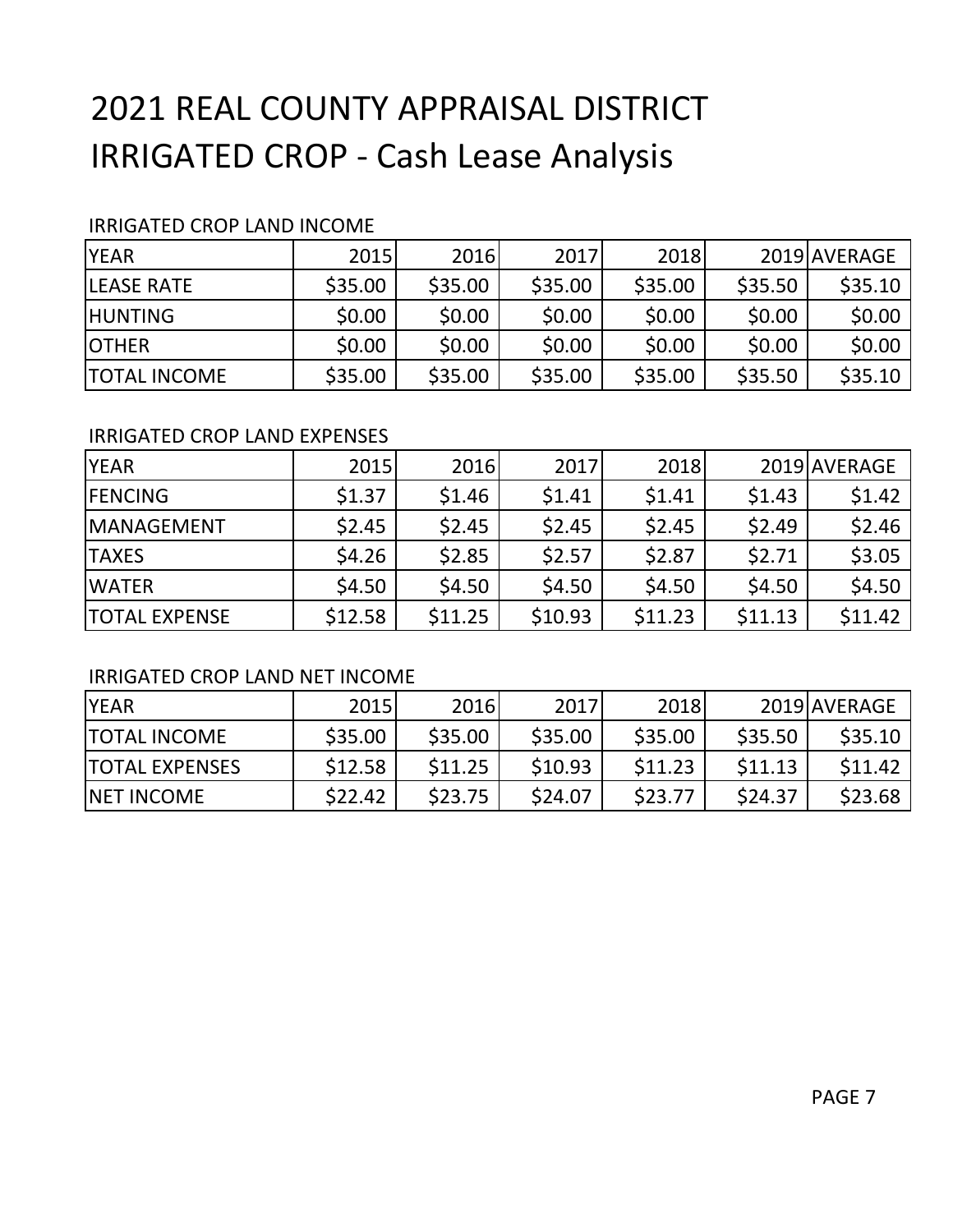## 2021 REAL COUNTY APPRAISAL DISTRICT FENCING EXPENSE CALCULATIONS

ASSUMPTIONS USED TO CALCULATE FENCE EXPENSES COLUMN #1 - ORIGINATIOIN YEAR OF EXPENSES COLUMN #2 - 2017 USDA CENSUS AVERAGE ACRES 1601 2012 USDA CENSUS AVERAGE ACRES 1330 COLUMN #3 - TOTAL SQUARE FEET IN AVERAGE ACRE TRACT COLUMN #4 - LENGTH OF A SINGLE SIDE ASSUMING TRACT IS SQUARE COLUMN #5 - TOTAL FEET OF EXPENSED FENCE ASSUMING ONE CROSS FENCE AND THREE SIDES OF THE PERIMETER ARE COST SHARED COLUMN #6 - TYPICAL COST OF FENCE PER FOOT ASSUMING FIVE STRAND BARB WIRE, WITH T-POSTS EVERY FIFTEEN FEET, PIPE PULL POSTS EVERY SEVENTH POST, GOOD CORNERS, GATES AND WATER GAPS

- COLUMN #7 TOTAL CONSTRUCTION COST OF THIS FENCE THIS YEAR
- COLUMN #8 COST OF THIS FENCE PER ACRE PER YEAR ASSUMING A THIRTY-FIVE YEAR LIFE **EXPECTANCY**

|      |        | 3          | 4        |                   | 6                      |                   | 8 <sup>1</sup>       |
|------|--------|------------|----------|-------------------|------------------------|-------------------|----------------------|
| Year | Avg AC | Sq Feet    | One Side | <b>Total Feet</b> | $\frac{1}{2}$ /Ft Cost | <b>Total Cost</b> | $\frac{1}{2}$ /Ac/Yr |
| 2015 | 1330   | 57,934,800 | 7,611.5  | 26,640.2          | \$2.40                 | \$63,936.53       | \$1.37               |
| 2016 | 1330   | 57,934,800 | 7,611.5  | 26,640.2          | \$2.55                 | \$67,932.56       | \$1.46               |
| 2017 | 1601   | 69,739,560 | 8,351.0  | 29,228.6          | \$2.70                 | \$78,917.15       | \$1.41               |
| 2018 | 1601   | 69,739,560 | 8,351.0  | 29,228.6          | \$2.70                 | \$78,917.15       | \$1.41               |
| 2019 | 1601   | 69,739,560 | 8,351.0  | 29,228.6          | \$2.75                 | \$80,378.58       | \$1.43               |

\* It is the practice of the USDA to pay on projects after the fence is a minimum of twenty years old and/or in need of repair, therefore the Ag Advisory Board recommended using a thirty-five year life span for fencing.